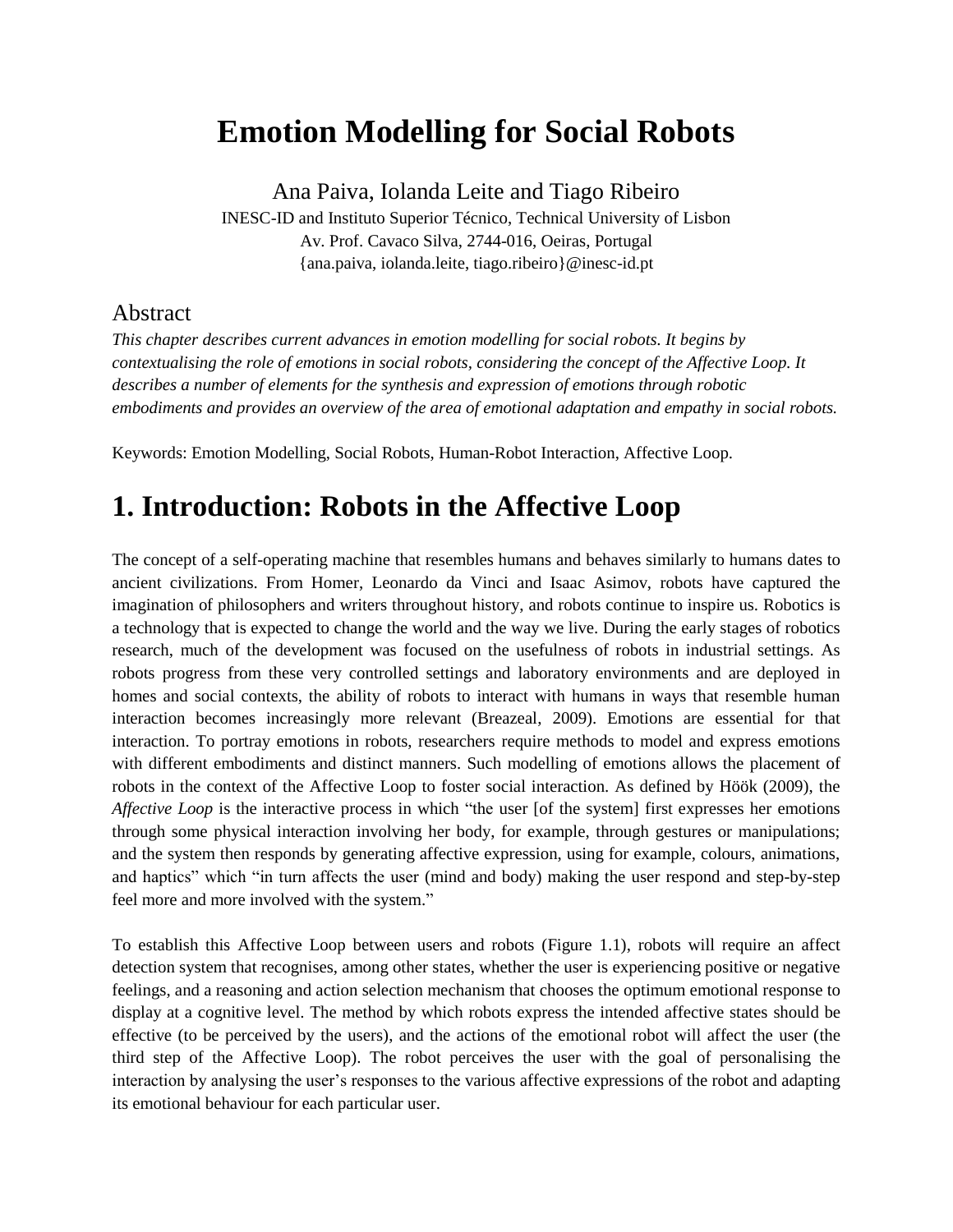

*Figure 1.1. Affective Loop of Emotional Robots.*

Affective interactions play different roles and have various purposes in the context of Human-Robot Interaction (HRI). Among others, we can distinguish the following:

- 1 *Give the illusion of life* The design of adaptive emotional behaviour must use particular caution to avoid unexpected or unintelligible behaviour. This problem can be solved by following a number of guidelines on the methods for creating expressive behaviour in robots, which provide the robots with the "illusion of life" (Ribeiro & Paiva, 2012). This illusion will lead to the user's "suspension of disbelief," which increases the perception of social presence, thus rendering the robot as a believable character (Bates, 1994).
- 2 *Augment engagement -* Emotions contribute to engagement in a social interaction context. Engagement, in this context, is defined as "the process by which two (or more) participants establish, maintain and end their perceived connection" (Sidner et al., 2004) and has received increasingly more attention by the HRI community (Rich et al., 2010). As previous research has highlighted, appropriate displays of affect have a significant effect on the user's engagement while interacting with social robots (Leite et al., 2012).
- 3 *Augment social presence in the long-term -* The lack of adaptive emotional behaviour decreases the user's perception of social presence, especially during long-term interactions (Leite et al., 2009), which in turn renders the robots to be non-believable characters (Bates, 1994). To be perceived as socially present, social robots must not only convey believable affective expressions, but also be able to do so in an intelligent and personalised manner, for example, by gradually adapting their affective behaviour to the particular needs and/or preferences of the users.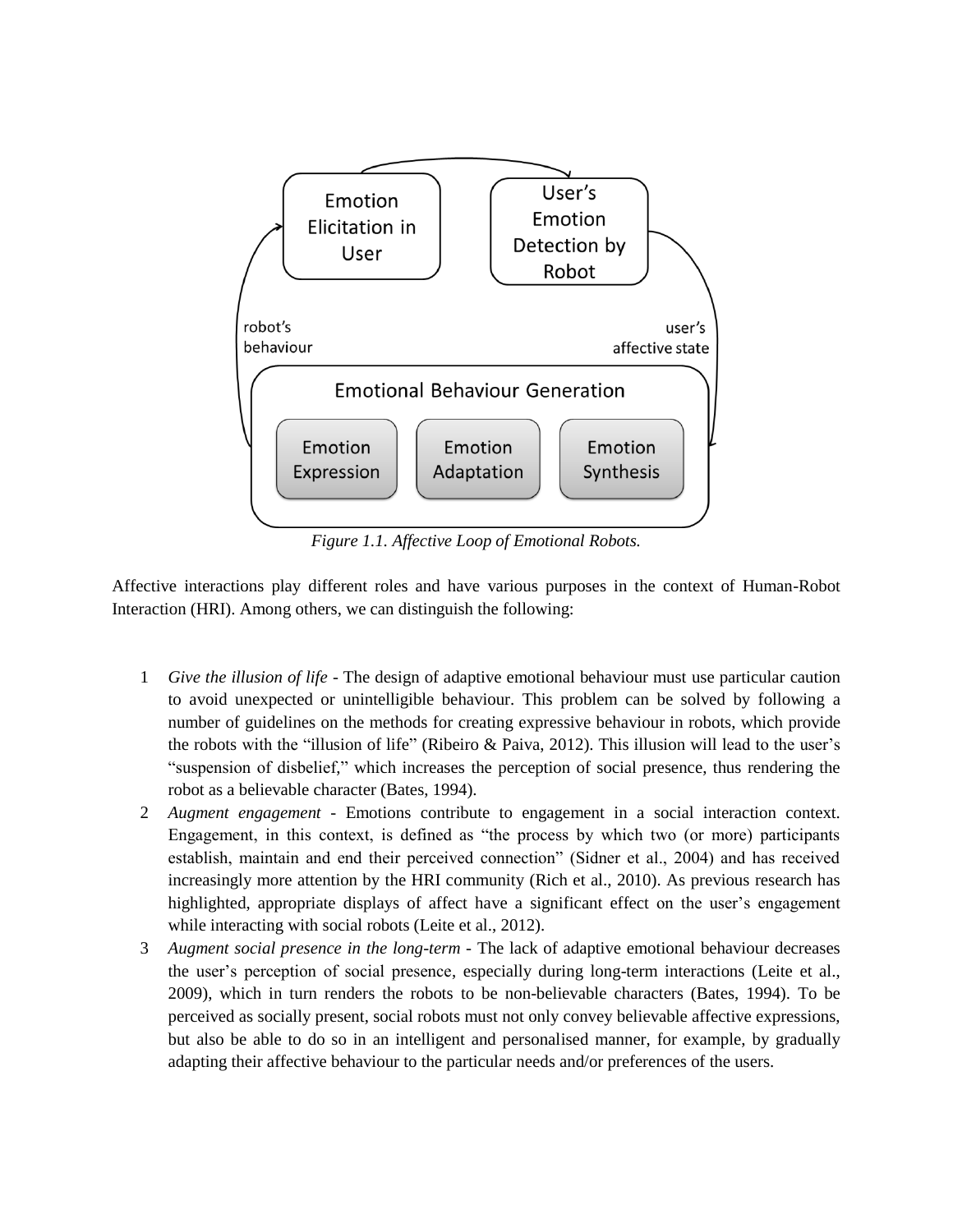This chapter will discuss the modelling of emotions in robots, not only through explicit computational mechanisms in which the emotions are captured but also in terms of adaptation, personalisation and expression, leading our emotional robots to become empathic, emotional creatures that can sustain the Affective Loop with the user.

### **2. Creating Synthetic Emotions in Robots**

Robots possess the power to convey the illusion of life simply by their physical presence and simple movements. When a robot moves towards a door and suddenly backs up, one may interpret its actions as avoidance and fear. Our perception of the robots' actions may be biased, or perhaps enriched, by our inclination to suspend our disbelief and see robots as intelligent creatures that act according to their desires, goals and emotions. However, a robot's behaviour can result from computational mechanisms that do not explicitly capture any of those aspects. Significant work on emotional behaviour in robots has been driven by the fact that simple behaviour may "fool us" by leading us to perceive robots as having "emotions" when, in reality, those "emotions" are not explicitly modelled and simply arise as an emergent effect of specific simple patterns of behaviour.

When situations are such that a robot may need to interact with users at a higher level, often using natural language and gestures, and their actions need to be rich enough to convey some goal-oriented behaviour, emotions may represent a way to model different responses and thus provide the robot with more believable and appropriate responses to the tasks. In those situations, emotions may represent abstract constructs that simplify the generation of robots' behaviours, as described by Leite et al. (2013). In this case, emotion modelling in robots becomes explicit, and specific architectures for that modelling have emerged in recent years. Emotions, modelled explicitly, may affect not only the action selection but also other cognitive processes such as reasoning, planning and learning. As this area grows, new types of architectures exploring different mental processes (e.g., theory of mind or affect regulation) are also arising, allowing robots to perform better in the world and interact with humans in a more natural way.

In general, emotional architectures for robots (and virtual agents) seek inspiration from the way humans and other species perceive, reason, learn and act upon the world. We may distinguish different types of architectures according to their inspiration (from a neurobiological inspiration, to more psychological or data-driven models); the affective states they try to model (e.g., emotions, moods, personality); the types of processes captured (e.g., appraisal, coping); the integration with other cognitive capabilities; and the expressive power they possess. Most of the existing types of architectures are built with different processes and levels, thus extending a generic hybrid model. As argued by A. Sloman (2002), different types of architectures will support distinct collections of states and processes. A number of these types rely on symbolic models to represent the perceptual elements of the world, whereas others take a nonsymbolic approach based on neural modelling.

Considering the neurobiological approaches, they generally take the view that modelling of emotions can be done through different computational constructs associated with structures from the central nervous system such as the amygdala and the hypothalamus (Arbib, 2004). One of the earlier types of architectures for emotions in robots was Cathexis (Velazquez, 1998), which is a computational model of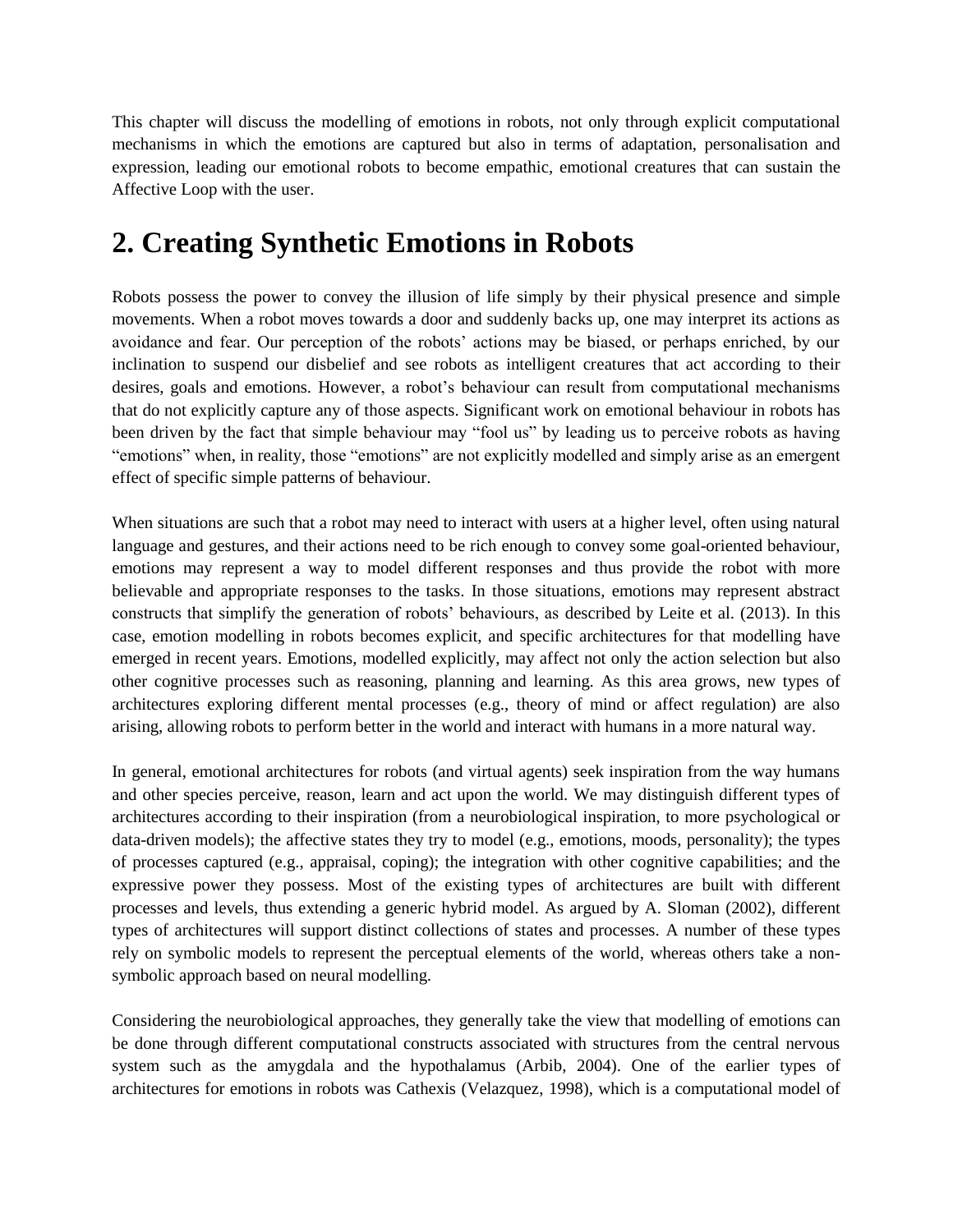emotions and action selection inspired by neurobiological theories. The architecture integrates drives and emotions in a way that guides the behaviours and decision making of the robot.

Many models capture affective states in an emergent manner, as the resulting pattern of behaviour arising from a variety of different processes embedded in the agent. More explicit modelling is accomplished by representing affective states using a symbolic approach. The classic BDI reference model (Wooldridge, 1995) considers "Beliefs, Desires and Intentions" to be the basic mental attitudes for generating an agent's intelligent behaviour. This reference model has been extended to capture other mental states, in particular, emotions (see, for example, Gratch & Marsella, 2004 and Dias & Paiva, 2005). The majority of these types of architectures focus primarily on representing emotional states (e.g., quickly active, short and focused states such as anger or joy), in particular the six basic emotional states (e.g., anger, joy, surprise, sadness, disgust and fear), as hypothesised by Ekman & Friesen (1975). Other affective states have been considered, such as moods (for example by Leite et al., 2012a and Álvarez 2010), dispositions, sentiments, or personality (Tapus et al., 2008; Woods et al., 2005).

The construction of the models mentioned above rely on theories of specific emotion, which are adopted as the basis for a computational system and thus dictate how an emotional state is triggered in a robot. One of the most influential theories, proposed by Magda Arnold in the 1960s, considers that emotions arise from the appraisal of situations and that an emotion is thus a result of the evaluation of the interconnection between the self and the environment and its objects (see Chapter 5 in this volume for more details on appraisal models of emotion). Appraisals result from an attraction towards or repulsion from objects, which in turn give a valence to the emotion. In robots, we can imagine the process of emotion generation as resulting from the subjective evaluation of the situation that the robot is facing. If a robot is presented with a situation that is good for itself (for example, if it is playing a game and is at an advantage), the situation should lead to an internal process that will create specific variables to attain values that lead to the triggering of the emotional status of joy.

The process of appraising the situation has been treated differently in various types of emotion architectures for robots. In the iCat chess player (Leite et al., 2008), a robot that provides affective feedback to the user, emotions result from affective signals that emerge from an anticipatory system containing a predictive model of itself and/or of its environment (Martinho & Paiva 2006). This anticipatory system generates an affective signal resulting from the mismatch between what is expected and what the robot senses. If the robot expects the user to perform well in the game and the user makes a mistake, it is an unexpected and positive (for the robot) situation leading to the generation of a positive valence affective signal.

Emotions condition and structure our perceptions, direct our attention and prepare us for action. The signalling in the nervous system that occurs from the primary appraisal processes is key to emotional priming and thus to our perception of emotion. Robots are situated in and rely strongly on their perceptions from the environment to act upon that environment. In an emotional robot, not only are its perceptual processes affected by its emotional states, but a number of emotional states may also arise directly from those "untreated" perceptions. For example, Kismet (Breazeal, 2003) possessed a quite advanced perceptual system and evaluated external stimuli according to the robot's context in terms of its affective state and drives.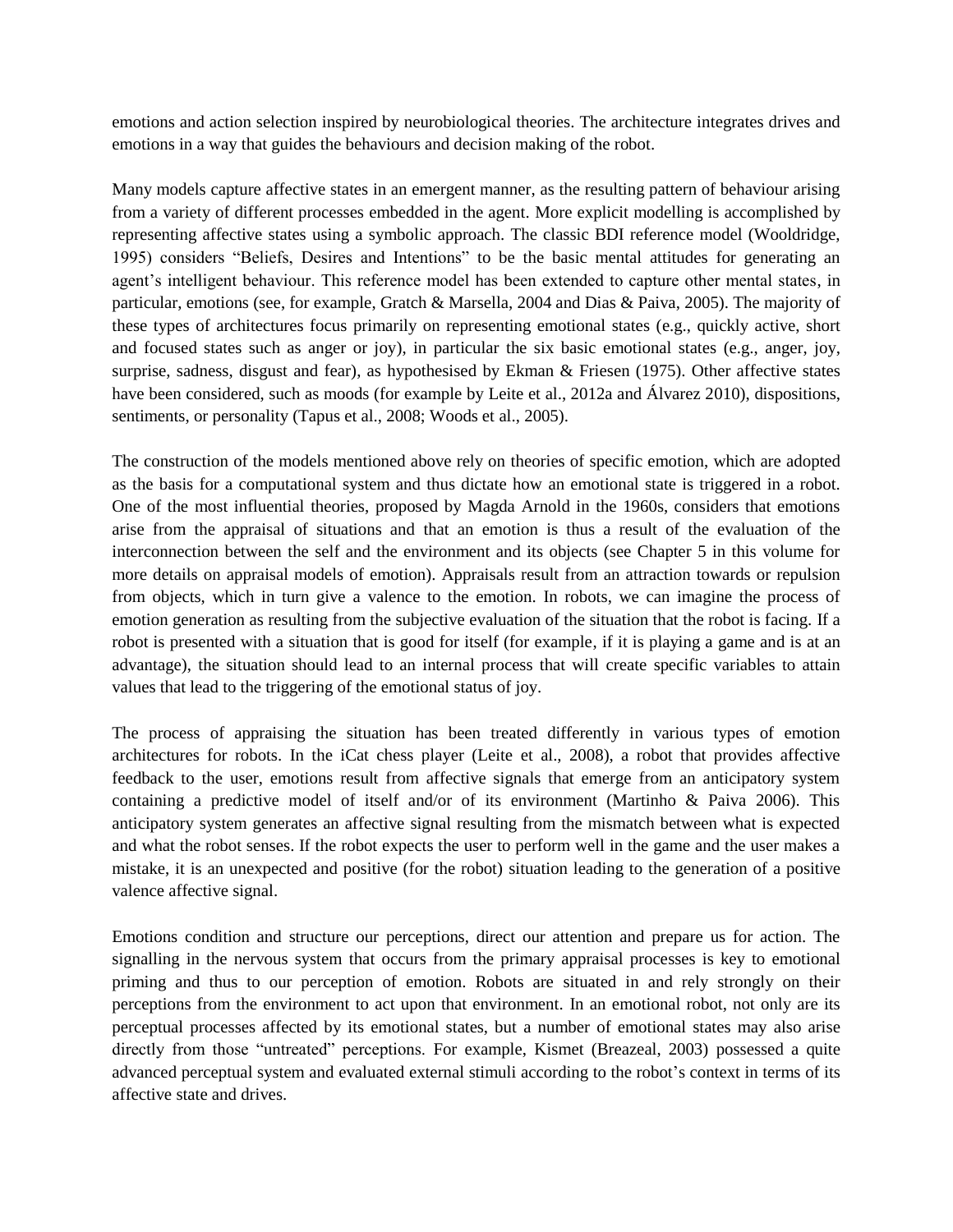Emotions affect behaviour. They are associated with different types of actions, such as fight or flight responses. In his seminal work, N. Frijda (1986) argued that our autonomic activity, the core of our emotional states, leads to states of "action readiness". As a response to the environment, emotions prepare the individual for action. Many different types of action tendencies have been studied and can be captured in our agent architectures. As such, one should consider the ways in which the affective states influence the actions of the agents and which types of internal mechanisms are considered in the process of action selection, considering emotional states. Behaviour generation was done in the iGrace system, which uses a database of emotional experiences as the basis for action.

# **3. Emotional Expression in Robots: the Illusion of Robotic Life**

It is necessary for a social robot to model and select actions based on affective goals and conditions, and a robot must be able to properly express those actions with an adequate affective display. This expression of emotion can be observed in the Affective Loop as the connection point between Emotional Behaviour Generation (resulting from the use of an emotional model) and Emotion Elicitation in the user. How should one generate expressive behaviour in robots that could be interpreted correctly by humans? How can such expressive behaviour be generated in a way that is flexible and, as much as possible, transposed between different embodiments?

In terms of concrete emotions, studies from psychology can inform us about how humans interpret emotions and their expression. Authors such as Ekman and Friesen (1975), Russell (1994) and Elfenbein and Ambady (2002) have studied and published papers about how the human ability to recognize emotions in other humans is universal. If it were possible to develop robotic characters able to process and express emotions as humans do, then these links to psychology would most likely be the best starting point. The majority of current robots are very limited in terms of expression, and many of them lack a number of expressive features that humans have, such as a mouth or facial muscles. This has led many researchers to turn to the arts in search of inspiration and solutions.

#### **3.1 Principles of animation for expressing emotions in robots**

The influential work by Bates (1994) was one of the first to seek inspiration from the arts, in particular from *The Illusion of Life,* a well-known book by Frank Thomas and Ollie Johnston, in which they describe over 60 years of experience in creating characters at the Walt Disney Animation Studios (Thomas & Johnston, 1981). The book intrinsically refers to the Affective Loop - the way in which Disney characters are brought to (an illusion of) life, by enacting stories which "make people laugh - and even cry." Other authors have followed the identical philosophy, including Reilly (1996) who demonstrated that "it is artists who best know how to create believable characters and how to imbue them with emotions." More recently, van Breemen (2004) has taken this concept into the expressive robotics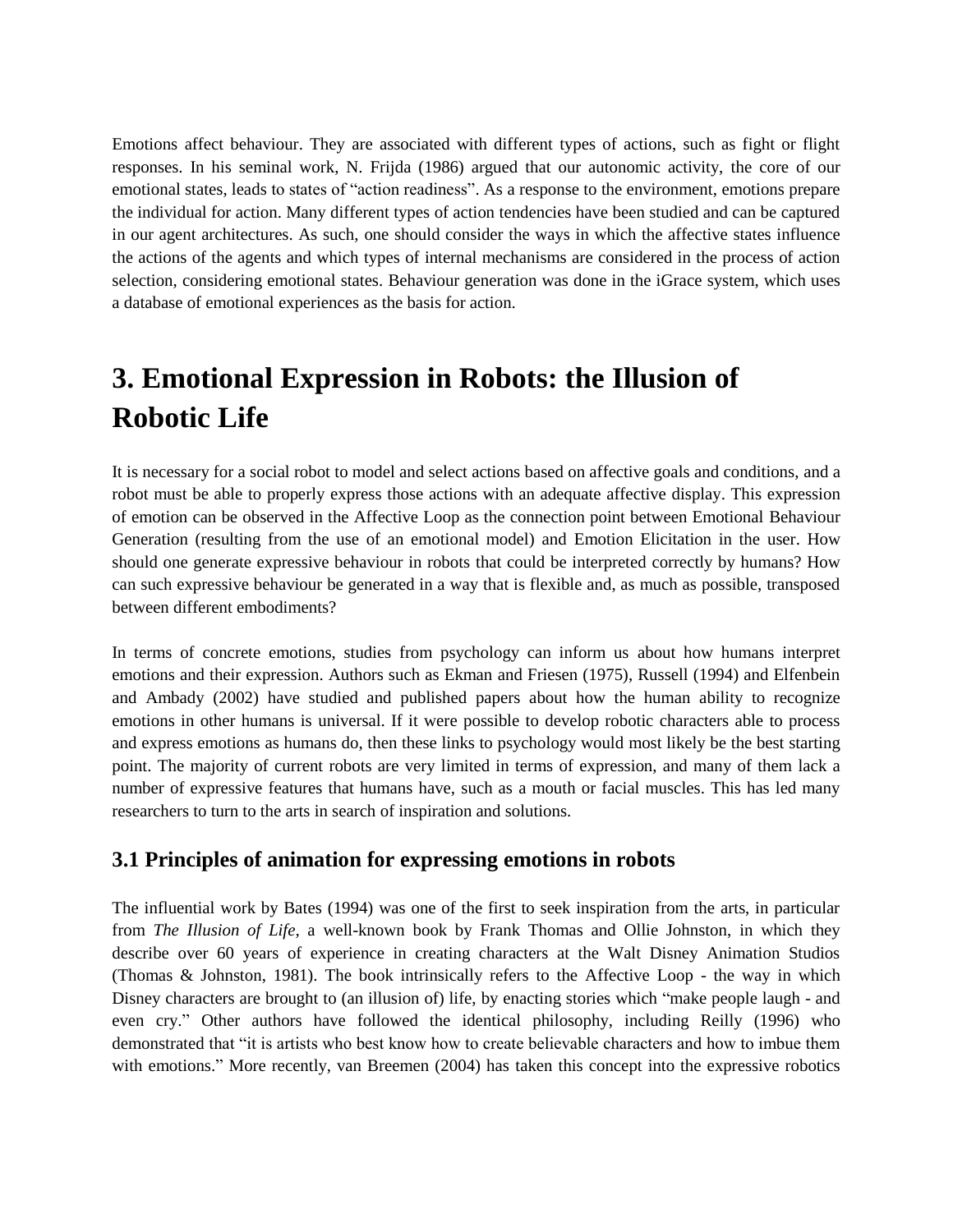field by claiming that "user-interface robots have the same problem as the early day of animation: they miss the illusion of life."

These ideas lead the HRI community to look at one key concept for social robotic characters - the concept of the robot as a "believable character". Bates (1994) defines a believable character as "not an honest or reliable character, but one that provides the illusion of life, and thus permits the audience's suspension of disbelief." The core of Thomas & Johnston's *The Illusion of Life* is composed of Disney's Twelve Principles of Animation. These principles are presented in the book and serve as rules for professional animators as guidelines on how to create believable and expressive characters. The reader can refer to the book to understand each of the twelve principles from the authors, who were Disney animators.

The attempt to apply these principles of animation to robots has continued for almost a decade. Several authors have proposed this method, starting with van Breemen (2004), who defined robot animation as "the process of computing how the robot should act such that it is believable and interactive". His attempt was to look at a number of the principles to understand how to create better expressions for the iCat robot, and he implemented a method that he named Merging Logic, which corresponds to the principle of Slow In/Slow Out.

Wistort (2010) has looked at the Disney principles to discuss how a number of them could be applied to robots. He emphasises the need for robots to have expressive eyes and insists that actuated pupils help convey life through the eyes. He stresses the need to have silent eyes because most robots rely on motors to move their eyes, and these are usually quite noisy. This work is interesting because it tries to bend the definition of the principles with a more scientific understanding of how the principles actually work. That is a necessary step because the traditional principles help explain the methods that animators should use to design animation. When considering social robots, we need to understand how such principles can be adapted or extended to work under autonomous animation.

Takayama et al. (2011) used Anticipation, Engagement, Confidence and Timing to enhance the readability of a robot's actions. They refer to the definition of "thinking characters" by Lasseter (1987), in which "the animator gives life to the character by connecting its actions with a thought process." One especially interesting distinction they demonstrate is about Functional Motions versus Expressive Motions. As robots are part of our physical world, it is likely that they will perform a blend of these two types of motions. A simple locomotive behaviour may carry both types of motion: Functional Motion to enable the robot to move from one place to another and Expressive Motion to express how the robot is feeling. Speaking to or requesting something from someone is functional and expressive. In a number of situations, we will want to separate them, as when a robot first looks at a door handle (expressive motion) and then grasps it to open the door (functional motion). By looking at the door handle, the robot first expresses interest and attention towards the handle, so humans can anticipate that it is going to grasp the handle and open the door.

Mead and Mataric (2010) used a number of principles of animation to improve the understanding by autistic children of a robot's intentions. For "Exaggeration", they were inspired by a process of creating caricatures by exaggerating the difference from the mean. The features that uniquely identify an expression are isolated, and those features are amplified to make them even more relevant, thus producing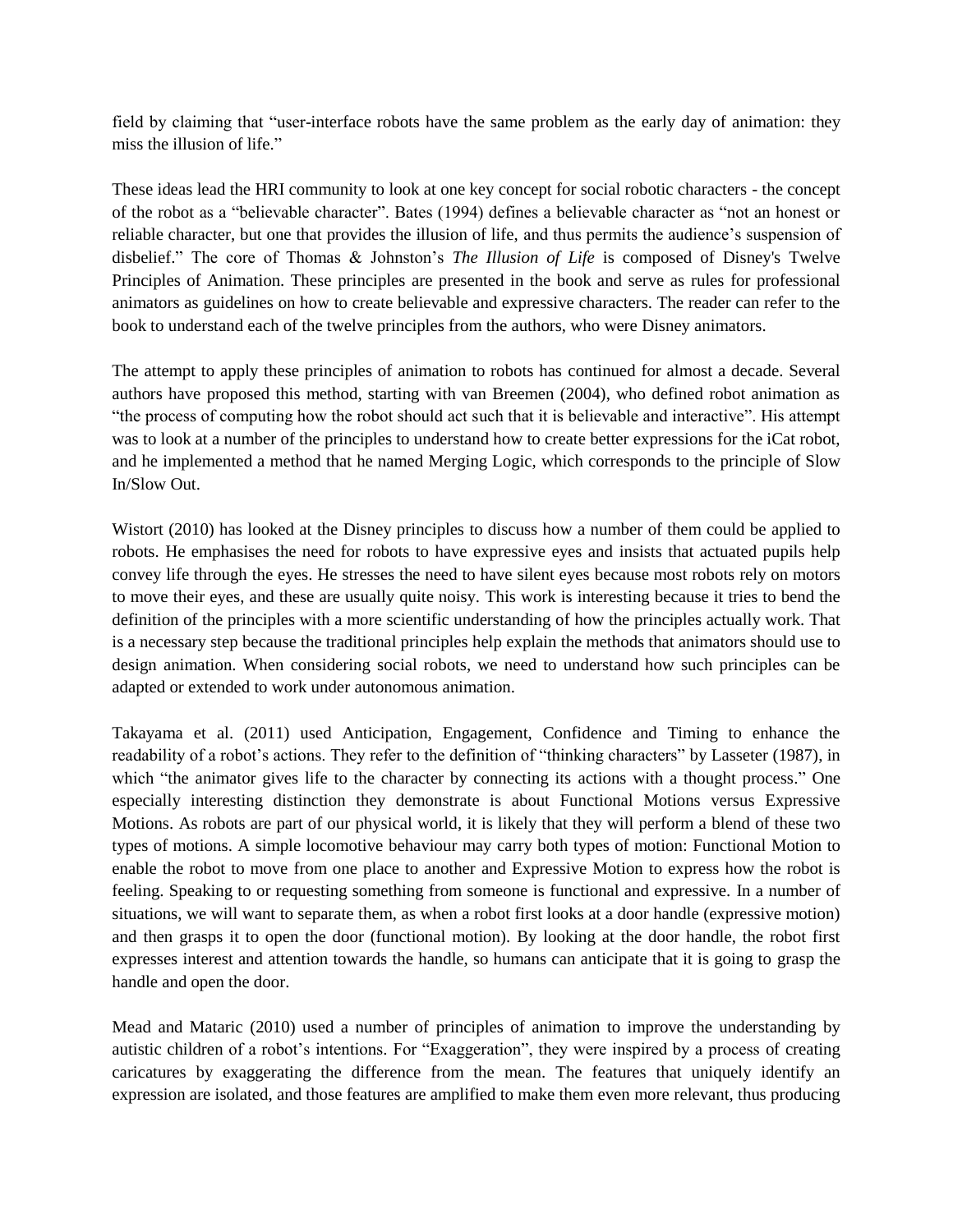exaggerated expressions. Gielniak et al. (2012) followed a similar idea but addressed it as a motion signal processing technique. They successfully developed an algorithm that creates exaggerated variants of a motion in real time by contrasting the motion signal, and they demonstrated this idea by applying it to their SIMON robot.

In our recent work, we examined this issue from a holistic point of view by providing insight on how each of the traditional principles of animation could be used in robotics and how they could be used to enhance the readability of Ekman's six basic emotions in the EMYS robot (Ribeiro & Paiva, 2012). The majority of the traditional principles of animation seem to apply to robot animation.

There is much to understand about how the traditional principles of animation can be applied to robots. The major difference that we find is that they are not only robots, but they are also interactive, and Disney's traditional principles were not intended for interactive characters. This difference does not mean that we cannot apply the traditional principles, but it does convert the issue into an engineering problem. Slow-In/Slow-Out, Arcs and Exaggeration may be easily incorporated into an animation system by warping the motion signals. However, what about the other principles? How do we programmatically define the use of correct Timing?

#### **3.2. Computing Emotional Expressions in Robots**

To support the generation of complex expressive behaviour in robots, we need a flexible and consistent architecture. The robotics community, influenced by the work on conversational characters, adopts generic frameworks such as the SAIBA (Situation, Agent, Intention, Behaviour, Animation) framework (Kopp et al., 2006). This framework, illustrated in Figure 3.1, is divided into three phases:

**Intent Planning** produces a Functional Markup Language (FML), which contains a definition of that which the character has intended to do.

**Behaviour Planning** receives the FML and produces a Behaviour Markup Language (BML) (Vilhjalmsson et al., 2009), which contains the specific details about the manner in which the character is planning to perform the behaviour generally specified in the FML.

**Behaviour Realisation** receives the BML, interprets it regarding the actual character that will perform it, and applies the actual behaviours onto the character. In an analogy to film, it can be viewed as the actor performing and following the orders of the Director and Casting Director.



*Figure 3.1: The SAIBA framework.*

Although SAIBA was initially intended for virtual characters, a number of authors have applied it to robot animation because BML is not character-specific (meaning that an identical BML script can be used by different Realisers). It has been used to make the GRETA animated agent interact with an AIBO robot (Moubayed et al., 2008) and a NAO robot (Niewiadomski et al., 2011). We have developed a system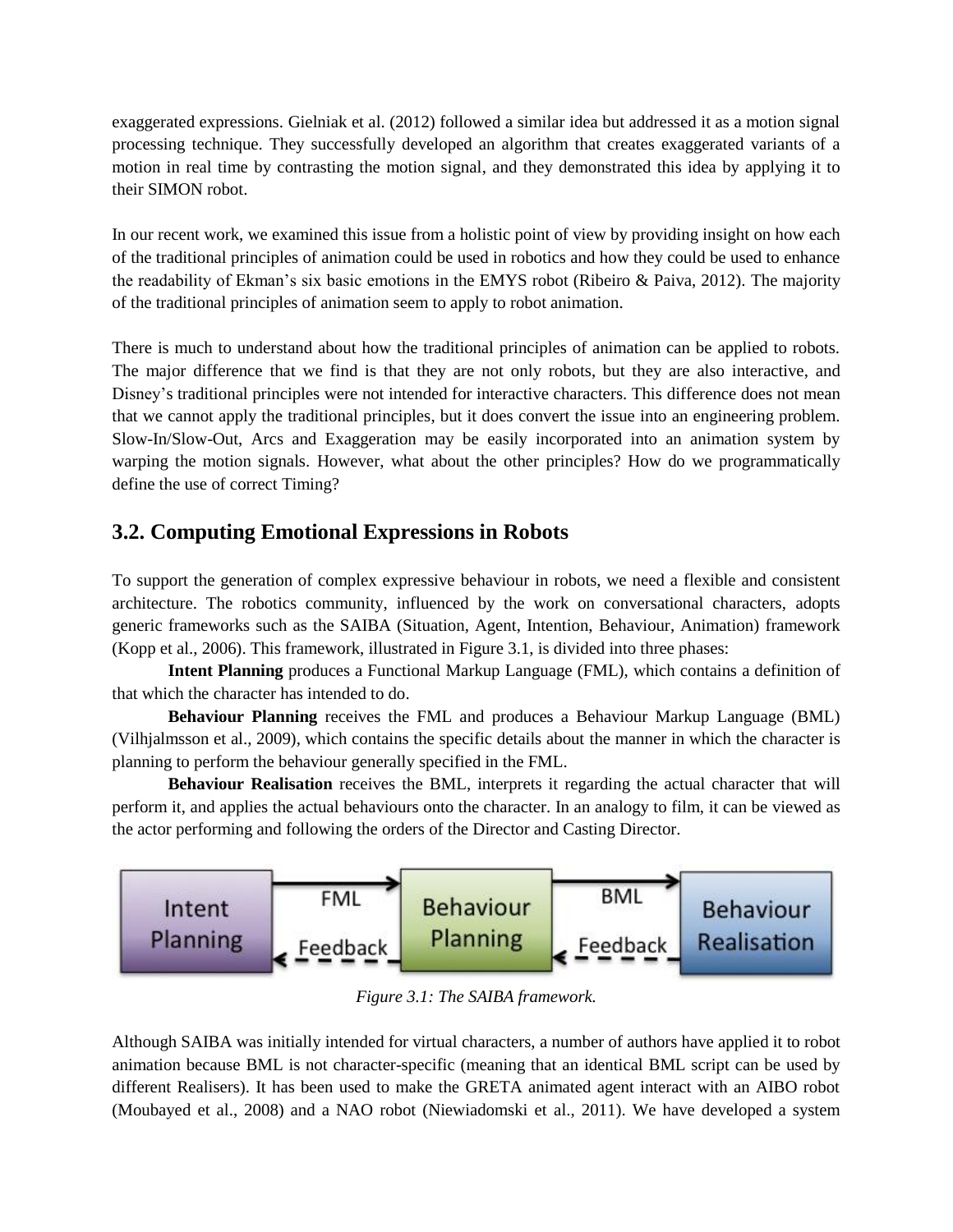based on BML that allows continuous interaction with robots by providing mechanisms that can cause external events (perceptions) to interact with pre-defined BML sequences. Following the trend of Niewiadomski et al. (2011) and Kipp et al. (2010), we divided the Behaviour Realisation phase into the Behaviour Scheduling and Body Execution sub phases. The system was demonstrated with an interaction between an EMYS robot and a NAO robot, with external audio, visual and tangible events (Ribeiro & Paiva, 2012).

A popular middleware that was developed by Willow Garage<sup>1</sup> is ROS - Robot Operating System (Quigley et al., 2009). Although it actually works as a communication layer, there has been a growing development of the robots and modules that run it. By having a ROS-compliant robot, one can use any of the ROS modules that have been made freely available and can be used especially for navigation, vision, or arm manipulation. Following Holroyd & Rich (2012), who recently developed a BML module for ROS, other authors may develop expressive modules for ROS that could be shared throughout the robotics community.

### **3.3. Beyond Traditional Emotion Expression in Robots: Using Form, Colour and Sound**

If we are able to develop a model that can compute an emotion and the intention of its display, we must map that to the expressive features of a robot. With as many diverse embodiments as are illustrated in Figure 3.2, it is very difficult to generalise on how this mapping could be done.



**High Expressive** Articulation

 $\overline{a}$ 

Low Expressive Articulation



<sup>1</sup> <http://www.willowgarage.com/>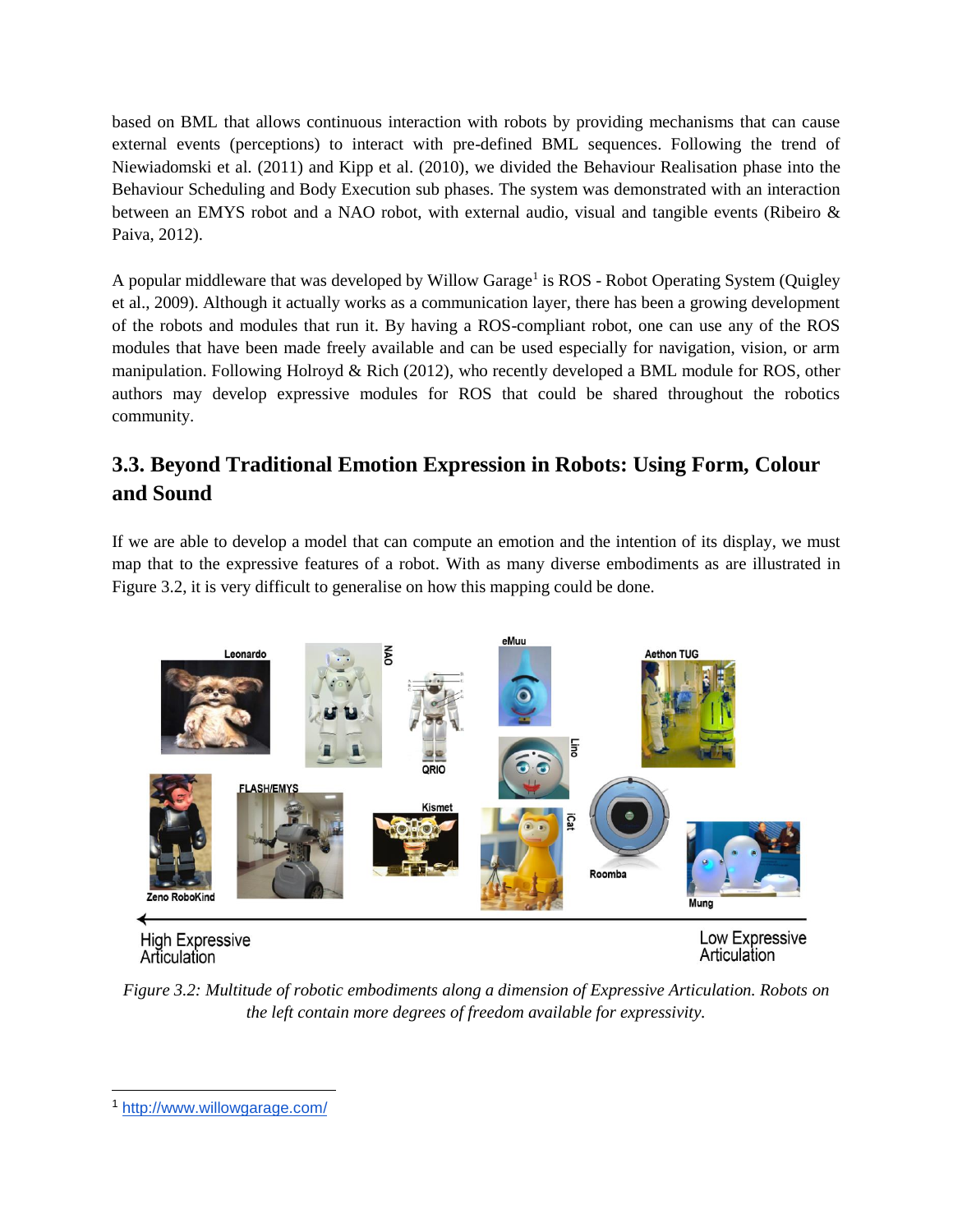On the left side of Figure 3.2, with Mid to High Expressive Articulation, we first highlight the work using eMuu (Bartneck, 2002), Lino (Krose et al., 2003), EMYS (Ribeiro & Paiva, 2012), Kismet (Breazeal, 2003), the iCat (Breemen, 2004; Leite et al., 2008) and Leonardo (Breazeal et al., 2004). These robots are not humanoids, but they perform emotional expression through the use of many degrees of freedom to try to mimic human expressions (in a simplified and iconic way).

With respect to humanoids, there have been studies on emotional expression, especially with the QRIO robot (Tanaka et al., 2004) and the NAO robot (Beck et al., 2010). The majority of humanoid robots have very simple faces and, as such, rely solely on body expression - which is more difficult to model and more ambiguous to read. Hanson Robotics has recently developed the Zeno RoboKind (Hanson et al., 2009), which features a highly articulated body and a highly expressive face based on muscular features. This robot introduces an accessible and flexible platform that contains facial and bodily expression, but there are no studies on its expressivity yet.

Focusing on the right side of Figure 3.2 presents an issue. Although social robots are generally designed to be expressive, there are some types of robots (social or not) that do not display expressive features. As Bethel (2009) notes, search-and-rescue robots are designed to move across disaster zones to find and reach victims. Some socially assistive robots may be designed to help elderly or disabled people get out of bed and move around, and as such, their purpose is to be steady and move safely, as does the RobCab robot (Ljungblad et al., 2012). In a domestic environment, we may have functional robots such as Roomba<sup>2</sup> (robotic vacuum cleaner) or smaller robots with a minimal design that are intended to behave as personal companions and assistants, such as the Mung robot (Kim et al., 2009). These more simplistic robots may rely on sound and light to augment their expressivity. Using sound and light can actually be considered part of the traditional "Staging" principle of animation because it refers to focusing on the elements that are important. One of the ways to achieve that is by properly using sound, music, lights and shadows. By re-defining this principle into "Intention", we do not invalidate these practices because it helps focus on the clear meaning of that which the robot is expressing. Recently, a number of researchers have augmented the expressivity of a Roomba robot by adding expressive lights (Rea et al., 2012) and an expressive tail (Singh & Young, 2012) (Figure 3.3). Other researchers have added a projector to a telemedicine robot that could project signals on the ground to demonstrate the robot's intention (Shindev et al., 2012).



*Figure 3.3: (a) A Roomba robot modified to include expressive lights (Rea et al., 2012); (b) A Roomba robot modified to include an expressive tail (Singh & Young, 2012).*

 $\overline{a}$ 

<sup>2</sup> http://www.irobot.com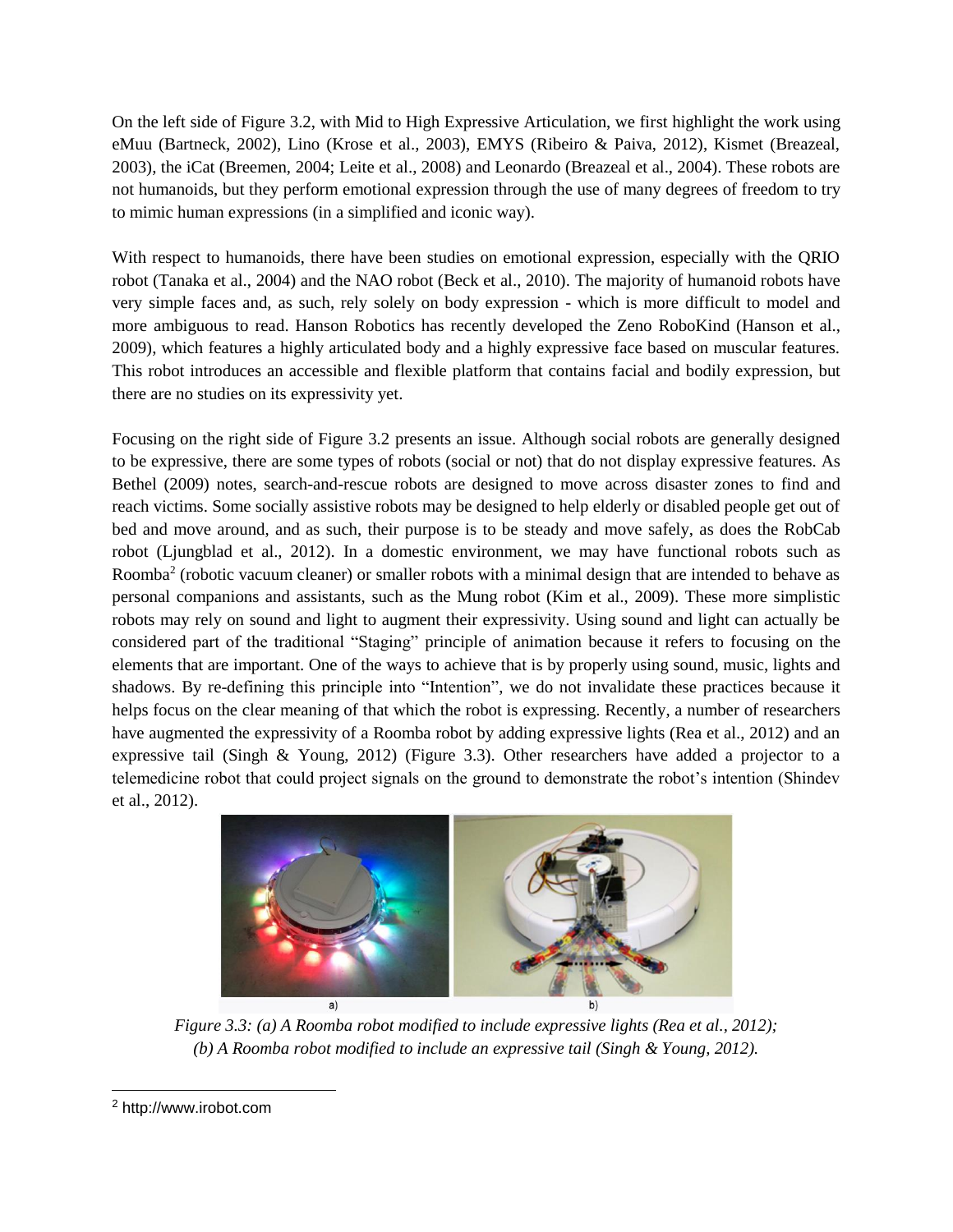# **4. Emotion Adaptation in Robots: Towards Empathic Robots**

An emotional robot should appraise its surrounding environment and react emotionally to it, and it should perceive other robots' and the user's affective states. Such perception and sensitivity of the other's affective states is essential to place the robot in the Affective Loop. A robot should perceive the user's affective state and act in response to such perceptions. But how can the robot close the loop and empathise with the user by providing more appropriate and adaptive responses during the interaction?

Empathy can be defined as "an affective response more appropriate to someone else's situation than to one's own," which can result from mechanisms such as motor mimicry, classical conditioning, direct association of cues from the person with whom we are empathising, mediated association of cues through semantic processing, and perspective-taking (Hoffman, 2001). Hoffman considers the first three mechanisms to be automatic and involuntary, whereas the last two are higher-order cognitive modes. The process of empathy can go beyond a merely affective response in tune with the affective state of the person with whom we are empathising. Empathy has been considered one of the major determinants of prosocial actions (Feshbach, 1978; Eisenberg & Fabes, 1990; Davis, 1994), i.e., "voluntary behaviour intended to benefit another such as helping, donating, sharing and comforting" (Eisenberg et al., 1997). In the literature, prosocial behaviours are often designated as socially supportive behaviours (Cutrona et al., 1990). These behaviours are more likely to be triggered when observing someone in pain, danger or other types of distress (Hoffman, 2001).

In the virtual agents community, empathy is a research topic that has received much attention in the last decade (Paiva et al., 2004; Prendinger & Ishizuka 2005; Bickmore & Picard, 2005; Brave et al., 2005; McQuiggan & Lester, 2007). In HRI, the research addressing empathy has recently appeared. One possible reason for this delay is that robots share our physical space, and recognising the user's affective state is thus a more challenging task because the interactions tend to be more open-ended. When users interact with virtual agents, they are usually in front of a computer screen, and there is frequently the possibility of selecting predefined dialogues or actions to inform the agent about the user's affective state (Bickmore & Picard, 2005). Recent advances in automatic affect recognition using different modalities, including vision, speech or physiological signals, contribute significantly to overcoming this obstacle (for a review, see Zeng et al., 2009). Many important questions remain unanswered: Will social robots benefit for being empathic? Will interactions become more natural and enjoyable if robots can adapt their behaviour to the user's affective state? What is the state of the art on empathic robots?

A significant segment of the research addressing empathy in social robots has focused on automatic and involuntary processes (as defined by Hoffman), such as mimicking the user's affective state. Hegel et al. (2006) presented a study with an anthropomorphic robot that recognises the user's emotional state through speech intonation and mirrors the inferred state using a corresponding facial expression. The results suggested that the users who interacted with this version of the robot found the robot's responses to be more adequate in their appropriateness to the social situation and timing than the users who interacted with the robot without affective expressions. In another study (Riek et al., 2010), a robot in the form of a chimpanzee's head mimicked the user's mouth and head movements. After interacting with this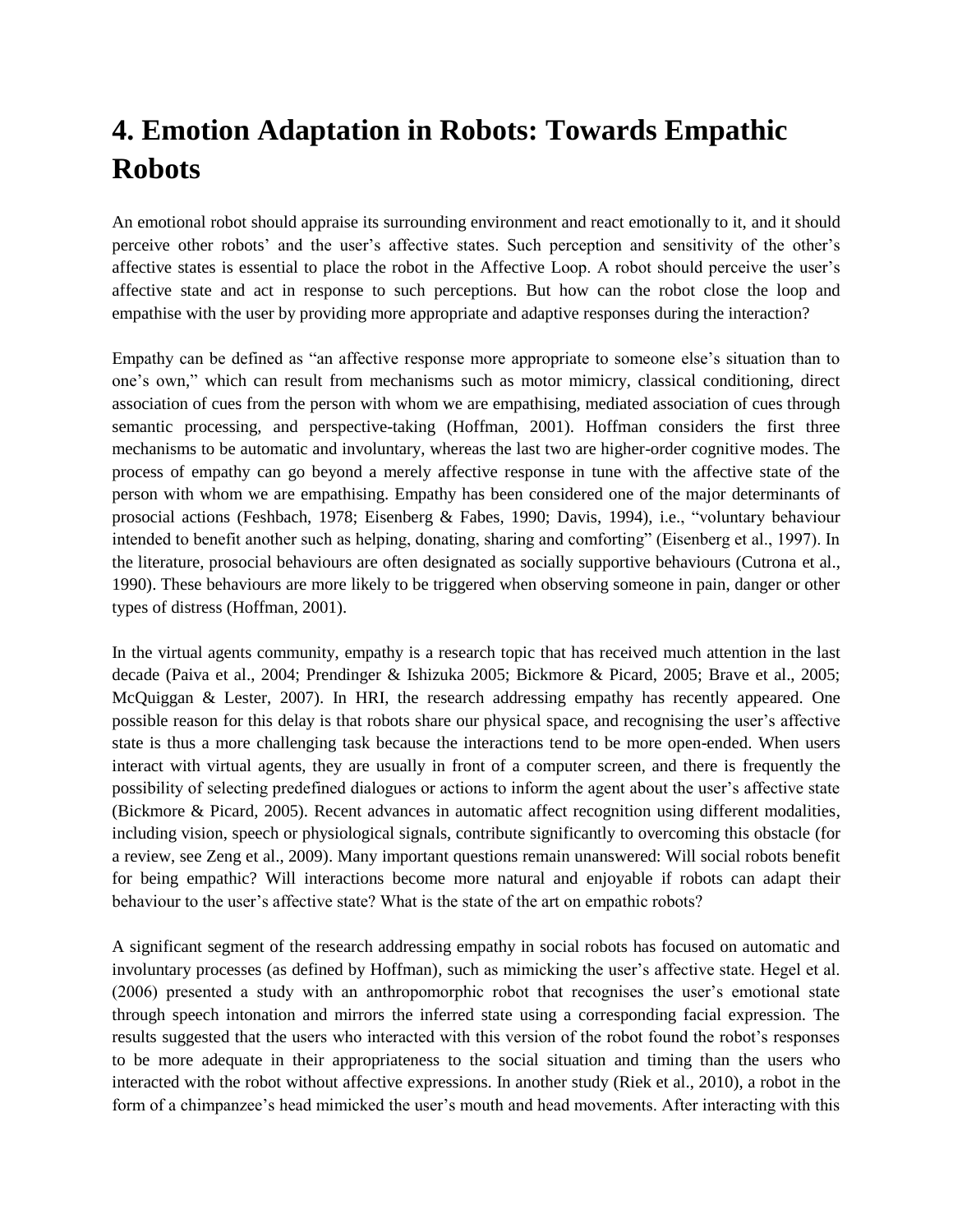robot, most of the subjects considered the interaction to be more satisfactory than participants who interacted with a version of the robot without the mimicking capabilities.

Perspective taking is considered one of the most "empathy-arousing" mechanisms in humans. The process of taking the perspective of others and attributing mental states such as thoughts, desires, knowledge and intentions that are not directly observable is known as Theory of Mind (Premack, 1978; Baron-Cohen, 1997). This capability has been considered an essential component of empathy by several authors (Feshbach, 1978; Baron-Cohen et al., 2009), especially because of its importance in emotion recognition (Adolphs 2002; Heberlein et al., 2009). Appraising the context of a task can be computationally more reliable than the affect recognition mechanisms based on other modalities used today, and perspective taking has also been used in HRI. Cramer et al. (2010) used perspective taking to drive the behaviour of a social robot in a study that was conducted to assess how empathy affects human attitudes towards robots. Using a between-subjects design, two groups of participants saw a four-minute video with an actor playing a cooperative game with an iCat robot. In one condition, the robot accurately expressed empathic behaviour toward the actor, whereas in the other condition, the robot inaccurately expressed empathic behaviour toward the actor (i.e., incongruent to the situation). Because the robot varied its empathic behaviour according to the performance of the other player in the game, we say that it was taking the perspective of the human in the scenario. In this study, there was a significant negative effect on the participants' trust in the inaccurate empathic behaviour condition. Conversely, the participants who observed the robot displaying accurate empathic behaviours perceived their relationship with the robot as closer than those participants who observed the robot inaccurately expressing empathic behaviour.

In our previous work (Leite et al., 2013), we presented an empathic model based on perspective taking. To evaluate this model, we developed a scenario in which an iCat robot acts as a social companion to two players in a chess game. The robot reacted to the moves played on the chessboard by displaying several facial expressions and verbal utterances, showing empathic behaviour towards one player and behaving neutrally towards the other. The empathic responses were modulated by the relationship with the players (companion or opponent). The results of this study indicate that the users towards whom the robot behaved empathically perceived the robot as friendlier, suggesting that empathy plays a key role in HRI. There are a number of examples of perspective taking in HRI with the goal of improving a robot's effectiveness in learning simple tasks from ambiguous demonstrations (Breazeal et al, 2006) or facilitating human-robot communication (Torrey et al., 2010).

In cases in which a social robot is able to display empathy by changing its behaviour according to the affective state that the user is experiencing, one can consider that adaptation to the user is occurring. There are several types of empathic responses that a person (or, eventually, a social robot) can take, from affective reactions to socially supportive behaviours. A relevant question arises as to how should robots select appropriate empathic responses for a particular user.

The answer to this question poses another opportunity for personalisation. Because the theoretical literature on empathy does not clearly specify which types of empathic responses are more likely to be triggered by certain affective states, the robot can adjust its empathic behaviour based on the preferences of particular users. In a recent empirical study, we found that the presence of adaptive empathic behaviours in a social robot resulted in the perception of the robot by children as being socially supportive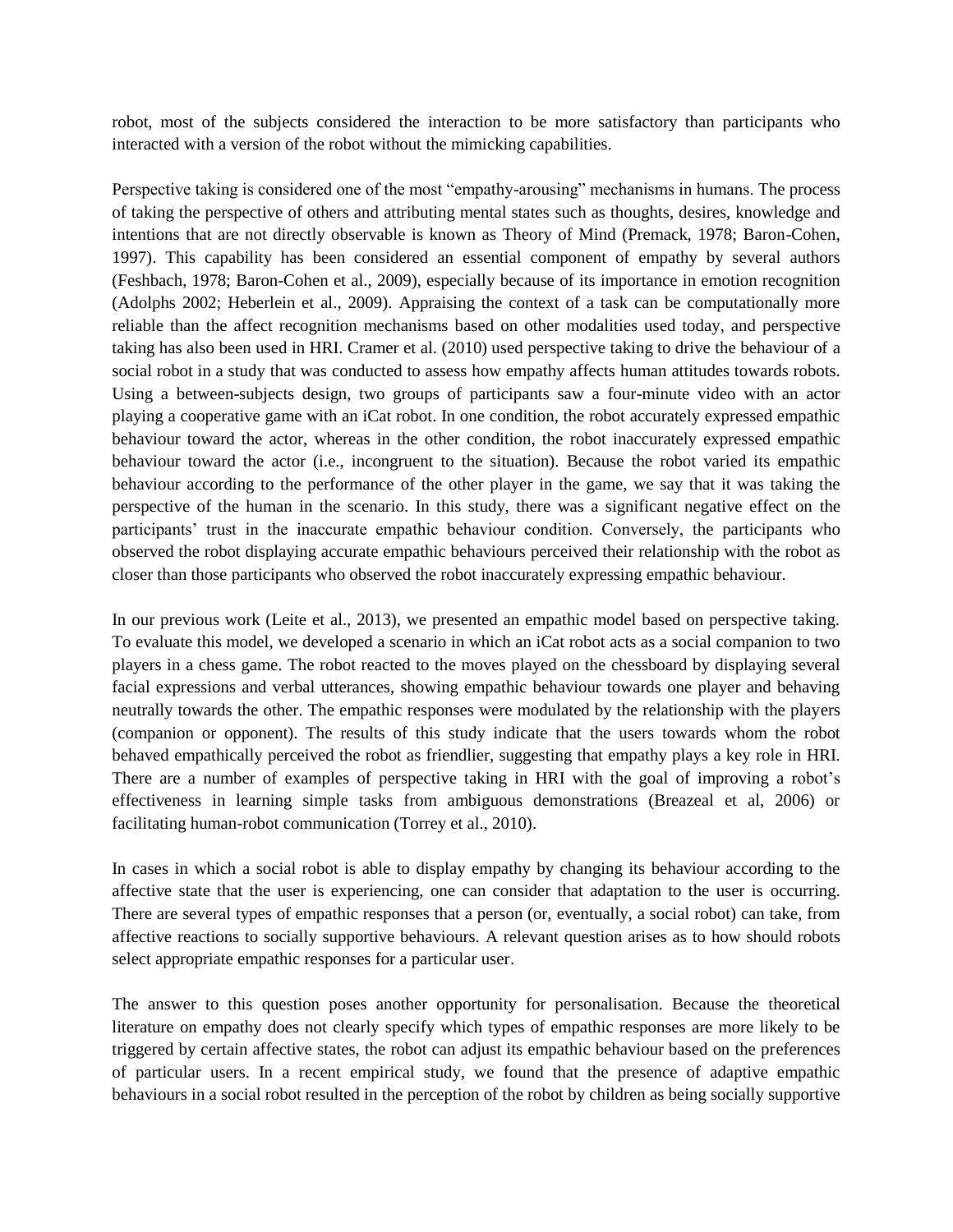in a similar extent to the way in which they feel about their peers (Leite et al., 2012a). In this study, the robot was able to use a no-regret Reinforcement Learning (RL) algorithm to learn the types of supportive behaviours that were more effective for each child, i.e., the behaviours that were more likely to increase a positive affective state in the child. The reward function of the RL algorithm was based on the non-verbal responses of the child captured a few seconds after the robot employed each supportive strategy. At each time step, no-regret algorithms make the best use of the feedback received so far. A policy that allows the iCat to select the next supportive behaviour by considering the previous history of employed behaviours and consequent rewards was implemented to learn the most effective supportive behaviours for a particular user and adapt to the interaction accordingly. The intuition that is the basis of this policy is simple: the robot selects the supportive behaviours with higher average rewards more often because they have higher probabilities. There is a possibility that other behaviours could be selected because although they had lower rewards in the past, the user may find them more suitable in the future.

Other researchers have explored the user's affective state as a mechanism to adapt the robot's behaviours. Liu et al. (2008) developed a scenario in which the robot learns the most appropriate behaviours by accounting for the physiological signals of the children. A preliminary study conducted with six autistic children showed that the robot was able to select appropriate behaviours based on the attraction levels expressed by the children collected through physiological signals. The question of adaptation has received particular attention in robot-assisted therapy, particularly in interaction with children with autism spectrum disorders because they require unique capabilities that non-adaptive robots might be unable to fulfil (Dautenhahn et al., 2003). Bekele et al. (2011) developed a head tracker that allows a NAO robot to adapt its postures, thus encouraging cooperative attention between autistic children and the robot.

Gonsior et al. (2012) conducted a study in which a social robot adapts its own mood to the user's mood in an attempt to increase empathy and helpfulness. The robot adjusts its nonverbal and verbal behaviours considering the user's self-assessments of affect. The results show that the subjects who interacted with the adaptive version showed a significantly higher desire to help the robot in further tasks than the participants in the control group, who interacted with a version of the robot with emotional behaviour but without adaptation capabilities.

Considering the work presented in this section, we hypothesise that empathy and, in particular, the consequent user adaptation that empathy facilitates will most likely make social robots more flexible and personalised to particular users, in the same way as other types of adaptation have been reported to be facilitators of Human-Robot Interaction (Koay et al., 2007; Lee et al., 2012). As stated by Dautenhahn (2004), "rather than relying on an inbuilt fixed repertoire of social behaviours, a robot should be able to learn and adapt to the social manners, routines and personal preferences of the people it is living with." These behaviours can play an important role in facilitating the interactions between users and social robots in several application domains and can ultimately lead to personalisation, which is a feature that is frequently mentioned to be relevant in social robots or agents that interact with users for extended periods of time (Castellano et al., 2008).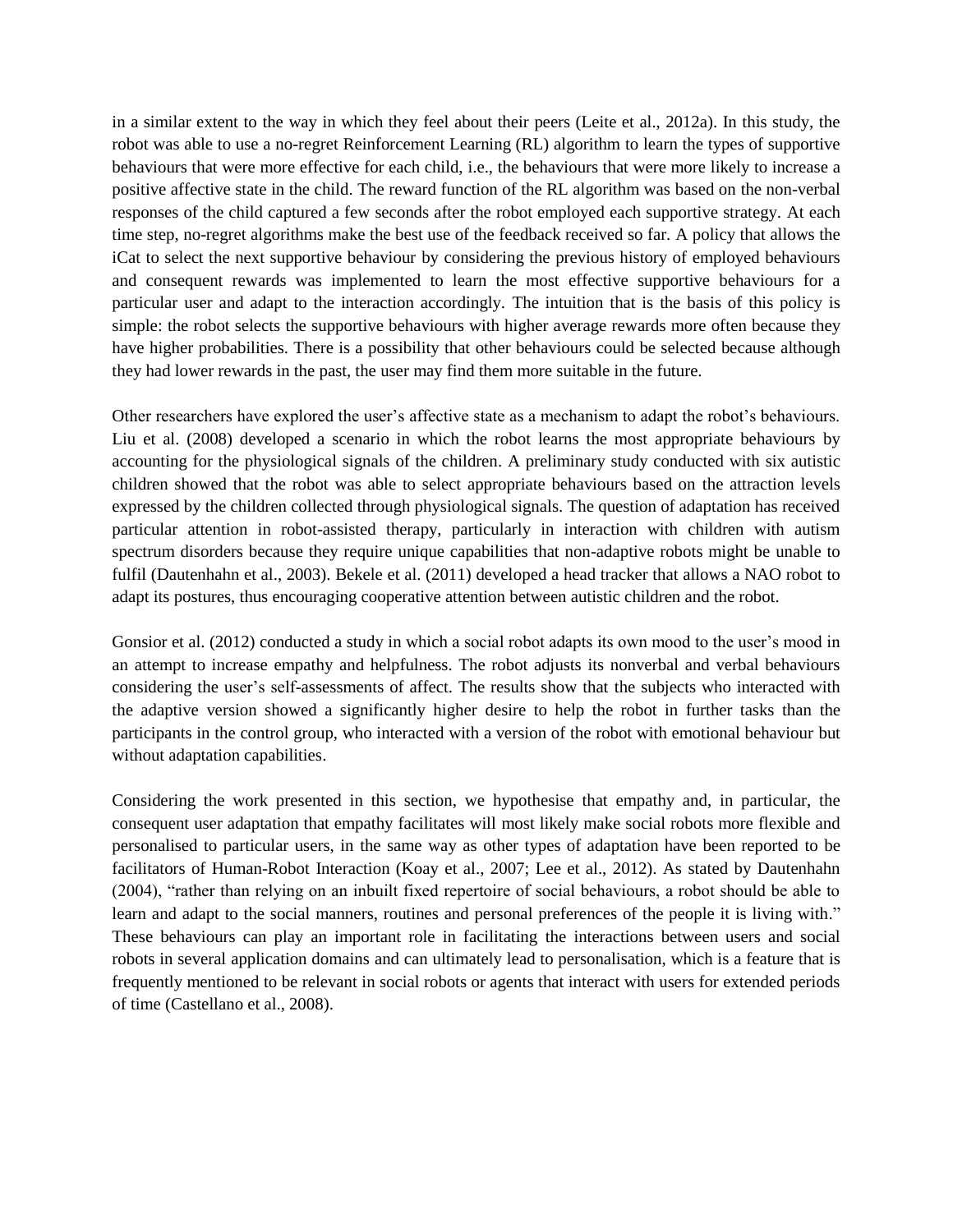### **5. Where to Next?**

We are entering an amazing new era for robotics, AI and Affective Computing because concrete emotional robots are being developed to a level in which they can be deployed in social settings. As new opportunities for affective robots appear, there will be new challenges and research problems. The affective computing community must embrace the challenges posed by the advancements in robotic platforms.

The community should consider these challenges that will shape the manner in which we build the emotional robots of the future:

- *Studies and more studies in real settings.* The deployment of emotional robots will necessarily indicate that tests should be conducted in valid social settings, in which emotional robots are placed in authentic situations. Such studies, although informed by Wizard of Oz (WOZ) tests, must be realised with autonomous systems as much as possible. This requirement poses a difficult challenge to the community, in terms of performance and reliability of the systems and in terms of the validity, believability and appropriateness of the emotional models adopted and expressions rendered.

- *New bodies for new behaviours and new situations.* Innovative new materials and mechanical engineering developments will facilitate novel embodiments of robotics. As the new embodiments become available to researchers in affective computing, we should combine them with new computational models of emotions, new forms of perceiving emotions and new implementations of expressions, and we should conduct studies of the outcomes.

- *Emotions are dynamic states, also for robots.* Emotional robots must be placed in real settings and must be capable of interacting with changing environments in a dynamic manner. We should use the dynamic features of emotions to create new models and perhaps, more neurobiologically inspired models that could provide additional adaptation to the changing environments.

- *Emotions are embodied.* Although robots have bodies, the majority of the work with emotions in robots treats emotions at a cognitive level. If we consider the embodiment aspects of emotional states, we can consider the various robotic embodiments associated with different emotions. Relying on human-like emotions is not required. With the development of new bodies, novel affective concepts may emerge as a synergistic endeavour between psychologists, computer scientists, neuroscientists, roboticists and cognitive scientists. Only in a multi-disciplinary way will we be able to design the next theories that will lead to the modelling of emotions in robots.

- *Can robots be our companions?* Companionship, attachment and long-term interaction with robots is definitely one of the greatest challenges to our community. This challenge involves new developments in learning, adaptation and memory, and extensive additional research is needed in this endeavour.

- *Affective symbiosis with robots.* The exploration of new types of links between humans and robots can be increasingly connected to humans and their physiological and affective states. These links range from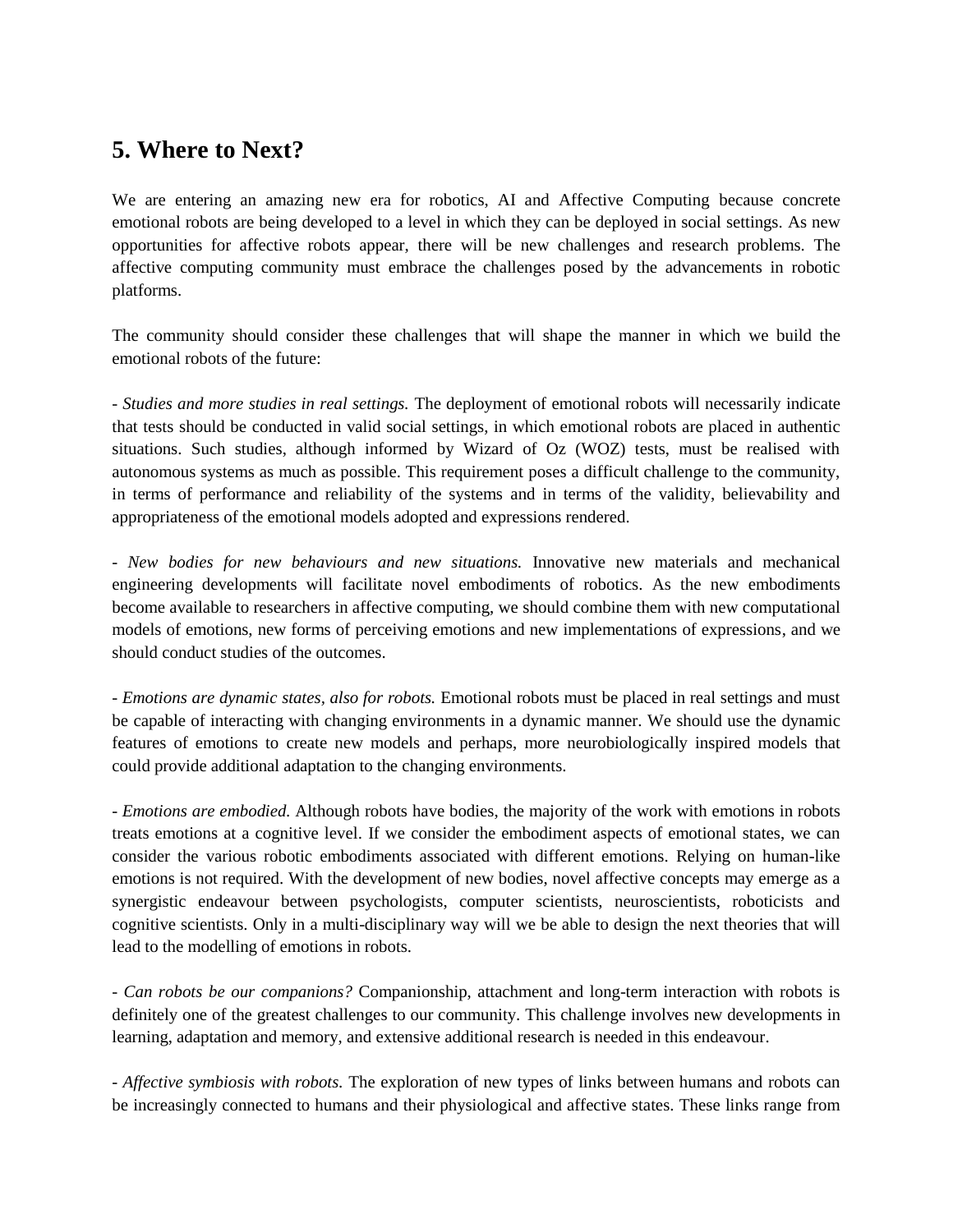physiological signals, BMI interfaces, and robotics platforms. Novel types of interdependence between robots and humans can be created and explored.

# **Acknowledgements**

This research was supported by European Commission (EC) 7th FP project EMOTE under grant agreement no. 317923, and by national funds through FCT (Fundação para a Ciência e a Tecnologia), under project Pest - OE/EEI/LA0021/2011and the PIDDAC Program funds. The authors are solely responsible for the content of this publication. It does not represent the opinion of the EC, and the EC is not responsible for any use that might be made of data appearing therein.

## **References**

Adolphs, R. A. (2002). Neural systems for recognizing emotions. *Current Opinion in Neurobiology, 12*, 169-177.

Álvarez, M., Galán, R., Matía, F., Rodríguez-Losada, D., & Jiménez, A. (2010). An emotional model for a guide robot. *Trans. Sys. Man Cyber. Part A* 40, 5, 982-992.

Arbib, M. A. & Fellous, J. M. (2004). Emotions: from brain to robot. *TRENDS in Cognitive Sciences*, 8, 554–561.

Baron-Cohen, S. (1997). *Mindblindness: An essay on autism and theory of mind*. MIT press.

Baron-Cohen, S., Golan, O., & Ashwin, E. (2009). Can emotion recognition be taught to children with autism spectrum conditions? *Philosophical Transactions of the Royal Society B: Biological Sciences*, *364*(1535), 3567-3574.

Bartneck, C. & Lyons, M. J. (2009). Facial Expression Analysis, Modeling and Synthesis: Overcoming the Limitations of Artificial Intelligence with the Art of the Soluble. *Artificial Intelligence*, 33–53.

Bartneck, C. (2002). eMuu – An Embodied Emotional Character for the Ambient Intelligent Home Door.

Bates, J. (1994). The Role of Emotion in Believable Agents. *Emotion* (April).

Beck, A., Cañamero, L. & Bard, K. A. (2010). Towards an Affect Space for Robots to Display Emotional Body Language. *IEEE International Symposium on Robots and Human Interactive Communications*, 491–496.

Bekele, E., Lahiri, U., Davidson, J., Warren, Z., Sarkar, N. (2011). Development of a novel robotmediated adaptive response system for joint attention task for children with autism. In *RO-MAN, 2011 IEEE* (pp. 276-281). IEEE.

Bethel, C. L. (2009). Robots Without Faces: Non-verbal Social Human-Robot Interaction.

Bickmore, T., Picard, R. (2005). Establishing and maintaining long-term human-computer relationships. *ACM Transactions on Computer-Human Interaction* (TOCHI) 12 (2), 327.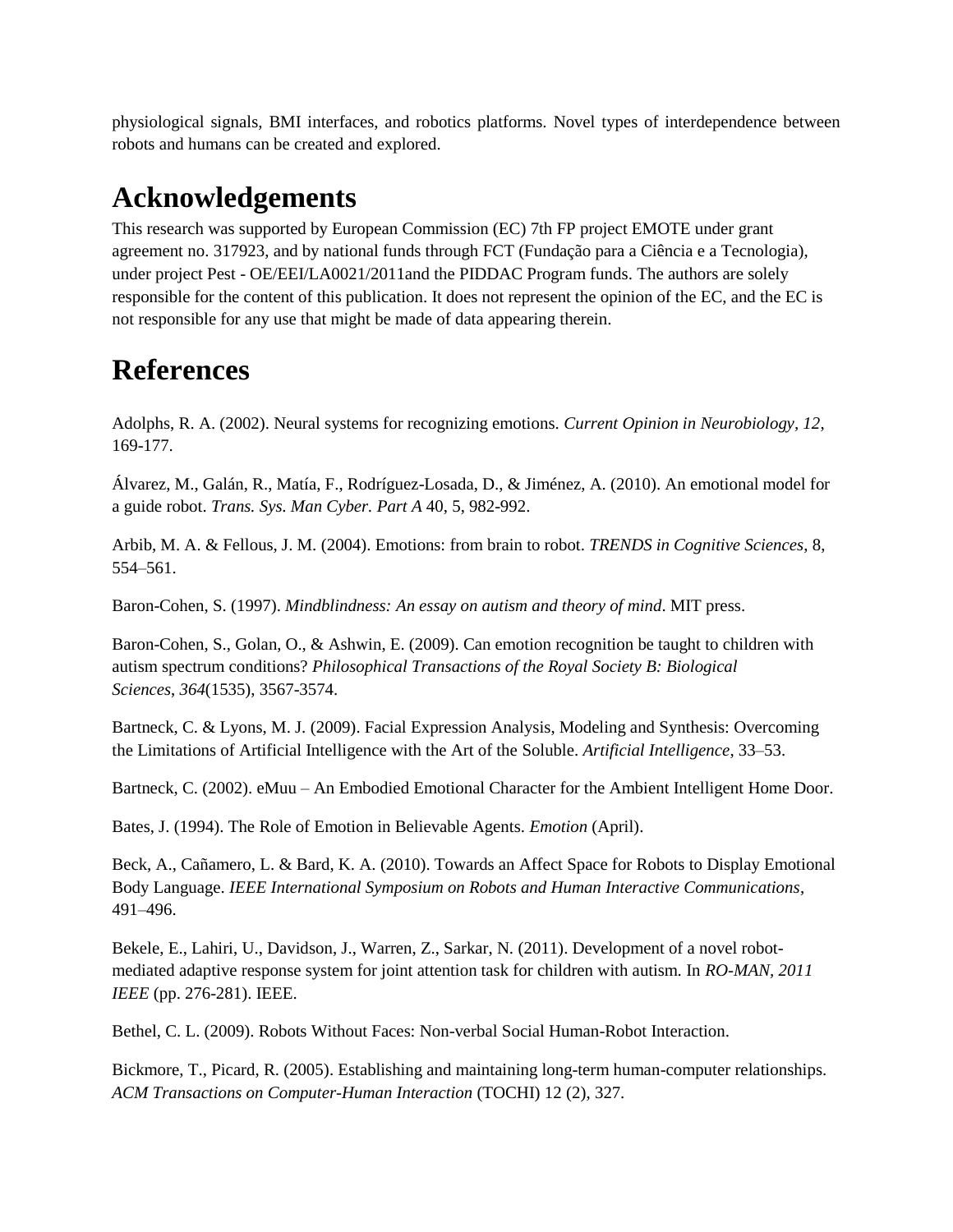Brave, S., Nass, C., Hutchinson, K. (2005). Computers that care: investigating the effects of orientation of emotion exhibited by an embodied computer agent. *Int. J. Hum.-Comput. Stud.*, 62 (2), 161–178.

Breazeal, C. (2003). Emotion and Sociable Humanoid Robots. *International Journal of Human-Computer Studies*, 59 (1-2) (July), 119–155.

Breazeal, C. (2009). Role of expressive behaviour for robots that learn from people. *Philosophical Transactions of the Royal Society B: Biological Sciences*, 364 (1535), 3527.

Breazeal, C., Berlin, M., Brooks, A., Gray, J., Thomaz, A. L. (2006). Using perspective taking to learn from ambiguous demonstrations. *Robotics and Autonomous Systems*, 54 (5), 385 – 393.

Breazeal, C., Buchsbaum, D., Gray, J., Gatenby, D. & Blumberg, B. (2004). Learning From and About Others: Towards Using Imitation to Bootstrap the Social Understanding of Others by Robots. *Artificial Life*.

Breemen, A. J. N. van (2004). Bringing Robots To Life: Applying Principles Of Animation To Robots. *CHI Workshop on Shaping Human-Robot Interaction*, 5-8.

Castellano, G., Aylett, R., Dautenhahn, K., Paiva, A., McOwan, P. W., Ho, S. (2008). Long-term affect sensitive and socially interactive companions. In *Proceedings of the 4th International Workshop on Human-Computer Conversation*.

Cramer, H., Goddijn, J.,Wielinga, B., Evers, V. (2010). Effects of (in)accurate empathy and situational valence on attitudes towards robots. In *HRI'10: Proceeding of the 5th ACM/IEEE international conference on Human-robot interaction*. ACM, New York, NY, USA, 141–142.

Cutrona, C.E., Suhr, J.A. and MacFarlane., R. (1990). Interpersonal transactions and the psychological sense of support. *Personal relationships and social support*, 30-45.

Dautenhahn, K. (2004). Robots we like to live with?!-a developmental perspective on a personalized, lifelong robot companion. In *13th IEEE International Workshop on Robot and Human Interactive Communication*, 17-22. IEEE.

Dautenhahn, K., Werry, I., Salter, T., Boekhorst, R. (2003). Towards Adaptive Autonomous Robots in Autism Therapy: Varieties of Interactions, *IEEE International Symposium on Computational Intelligence in Robotics andAutomation (CIRA'03)*, 577-582, Kobe, Japan.

Davis, M. H. (1994). Empathy: A social psychological approach. Westview Press.

Dias, J., & Paiva, A. (2005). Feeling and reasoning: A computational model for emotional characters. *Progress in artificial intelligence*, Springer, 127-140.

Eisenberg, N., Fabes, R. A. (1990). Empathy: Conceptualization, measurement, and relation to prosocial behavior. *Motivation and Emotion*, 14, 131–149.

Eisenberg, N., Losoya, S. and Guthrie, I.K. (1997). Social cognition and prosocial development. *The development of social cognition*, 329-363.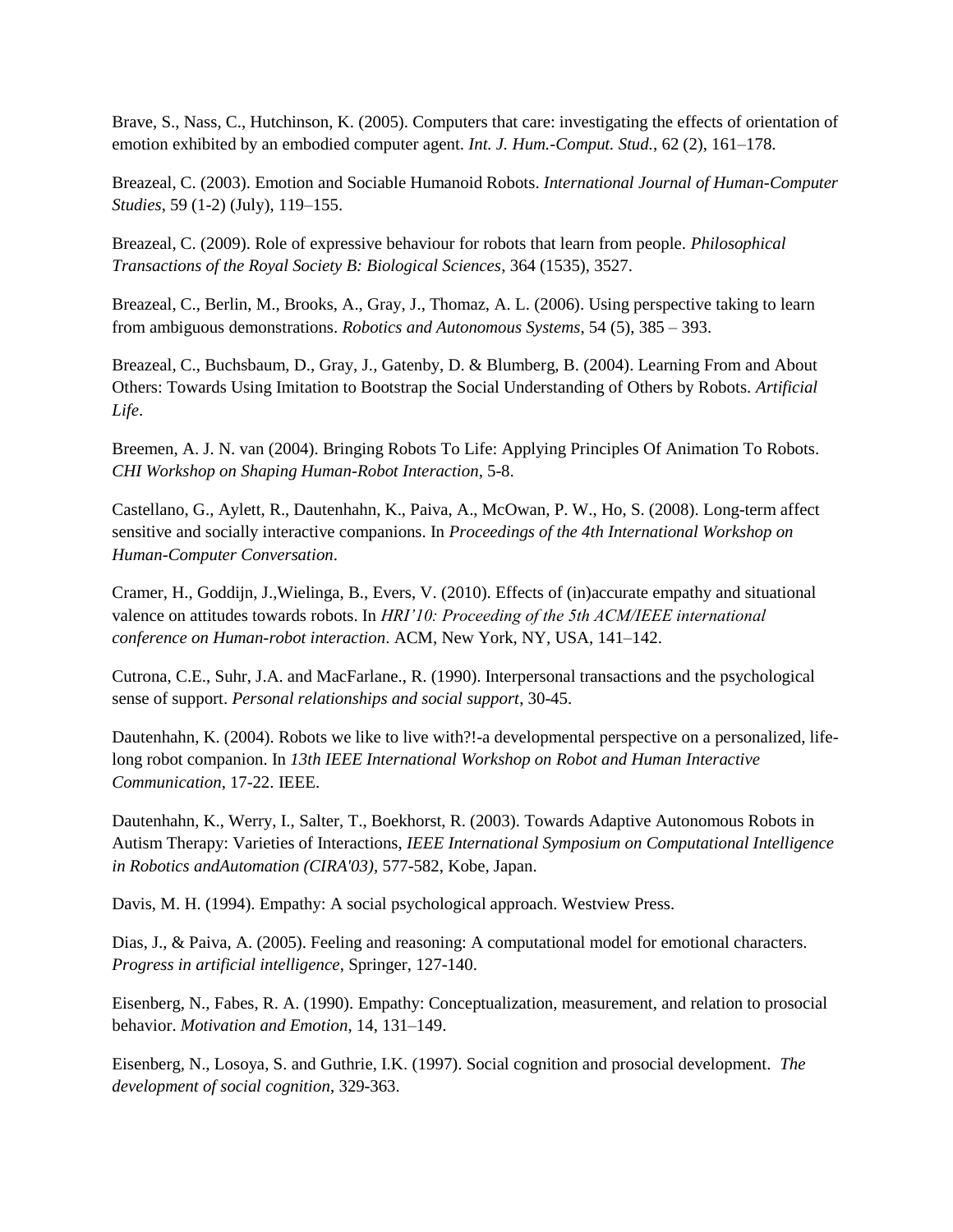Ekman, P. & Friesen, W. V. (1975). Unmasking the Face. Prentice-Hall.

Elfenbein, H., & Ambady, N. (2002). On the universality and cultural specificity of emotion recognition: A meta-analysis. *Psychological Bulletin, 128*(2), 203-235. doi: 10.1037//0033-2909.128.2.203

Feshbach, N. D. (1978). Studies of empathic behavior in children. *Progress in experimental personality research*, 8, 1–47.

Gielniak, M. J. & Thomaz, A. L. (2012). Enhancing Interaction Through Exaggerated Motion Synthesis. *Proceedings of the Seventh Annual ACM/IEEE International Conference on Human-Robot Interaction (HRI'12)*, 375.

Gonsior, B., Sosnowski, S., Buß, M., Wollherr, D., & Kühnlenz, K. (2012). An Emotional Adaption Approach to increase Helpfulness towards a Robot. *Proc. of IROS 2012*, Algarve, Portugal, IEEE.

Gratch, J., and Marsella, S. (2004). A domain-independent framework for modeling emotion, in *Cognitive Systems Research*, 5(4), 269-306.

Hanson, D., Baurmann, S., Riccio, T., Margolin, R., Docking, T., Tavares, M. & Carpenter, K. (2009). Zeno: a Cognitive Character. *AI Magazine*, 9–11.

Heberlein, A., & Atkinson, A. (2009). Neuroscientific evidence for simulation and shared substrates in emotion recognition: Beyond faces. *Emotion Review, 1*(2), 162-177.

Hegel, F., Spexard, T., Vogt, T., Horstmann, G., Wrede, B. (2006). Playing a different imitation game: Interaction with an Empathic Android Robot. *In: Proc. 2006 IEEE-RAS International Conference on Humanoid Robots (Humanoids06)*. 56–61.

Hoffman, M. (2001). Empathy and moral development: Implications for caring and justice. Cambridge Univ Press.

Holroyd & A., Rich, C. (2012). Using the Behavior Markup Language for Human-robot Interaction. *Proceedings of the Seventh Annual ACM/IEEE International Conference on Human-Robot Interaction (HRI'12)*, 147–148.

Höök K. (2009). Affective loop experiences: designing for interactional embodiment. *Phil. Trans. R. Soc. B*, 364, 3585–3595.(doi:10.1098/rstb.2009.0202)

Kim, E. H., Kwak, S. S., Hyun, K. H., Kim, S. H. & Kwak, Y. K. (2009). Design and Development of an Emotional Interaction Robot, Mung. Advanced Robotics 23 (6), 767–784.

Kipp, M., Heloir, A., Schröder, M. & Gebhard, P. (2010). Realizing multimodal behavior: closing the gap between behavior planning and embodied agent presentation. In *Proceedings of the 10th international conference on Intelligent virtual agents (IVA'10)*, Springer-Verlag, Berlin, 57-63.

Koay, K.L., Syrdal, D.S., Walters, M.L., Dautenhahn, K. (2007). Living with robots: Investigating the habituation effect in participants' preferences during a longitudinal human-robot interaction study. In *16th IEEE International Symposium on Robot and Human interactive Communication, 2007. RO-MAN 2007*, 564-569. IEEE.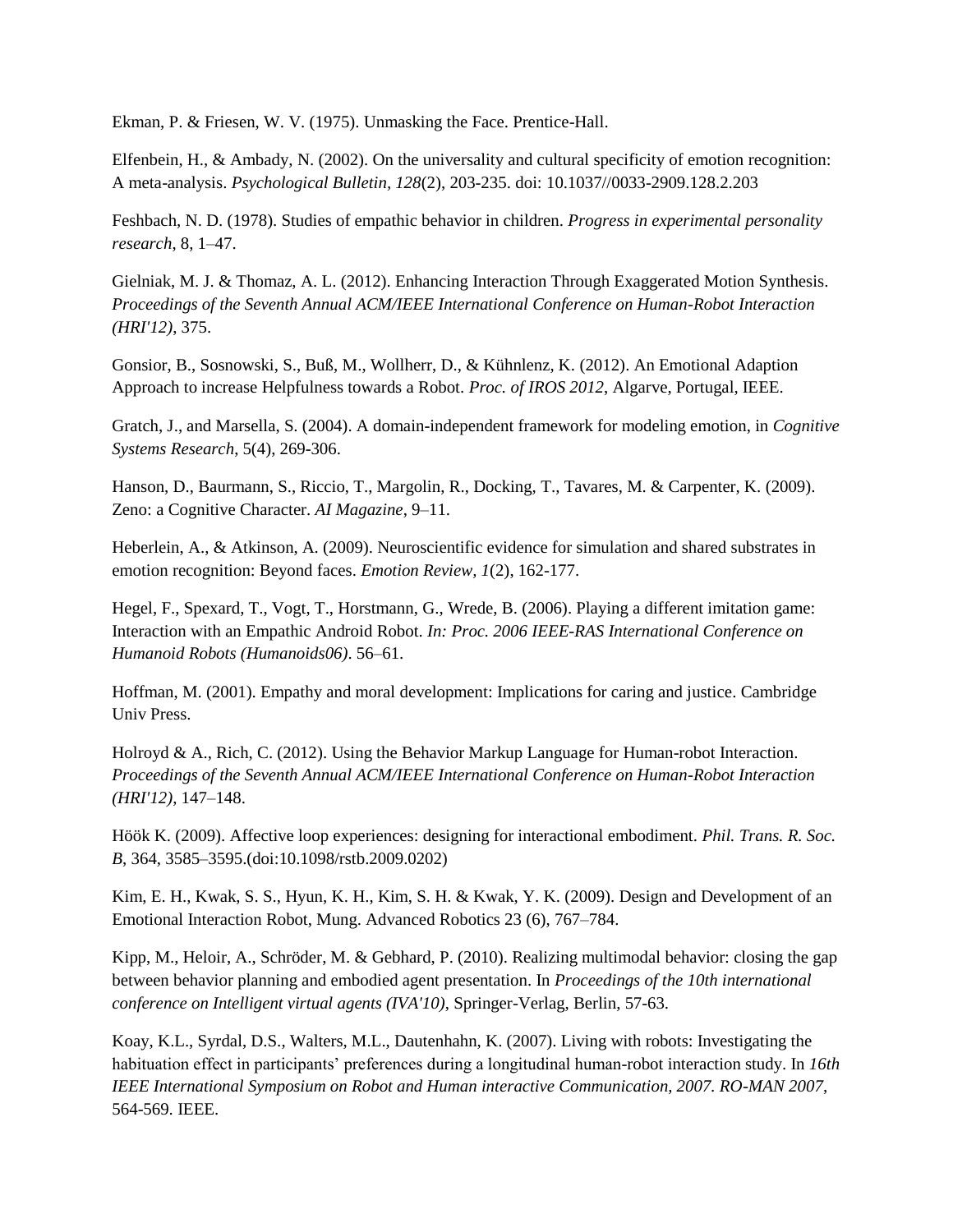Kopp, S., Krenn, B., Marsella, S. & Marshall, A. N. (2006). Towards a Common Framework for Multimodal Generation: The Behavior Markup Language. *Information Sciences*.

Krose, B. J. A., Porta, J. M., Breemen, A. J. N. Van, Crucq K., Nuttin, M. & Demester, E. (2003). Lino, the User-interface Robot. *First European Symposium on Ambient Intelligence*, 1–10.

Lasseter, J. (1987). Principles of Traditional Animation Applied to 3D Computer Animation. *Proceedings of the 14th annual conference on Computer graphics and interactive techniques (SIGGRAPH'87)*, 35-44.

Lee, M. K., Forlizzi, J., Kiesler, S., Rybski, P., Antanitis, J., Savetsila, S. (2012). Personalization in HRI: A longitudinal field experiment. In 7th ACM/IEEE International Conference Human-Robot Interaction (HRI'2012), 319-326.

Leite, I., Castellano, C., Pereira, A., Martinho, C., Paiva, A. (2012). Long-term Interactions with Empathic Robots: Evaluating Perceived Support in Children. *Proc. of 4th International Conference of Social Robotics*, Springer LNCS.

Leite, I., Martinho, C., Pereira, A. & Paiva, A. (2008). iCat: An Affective Game Buddy Based on Anticipatory Mechanisms. *Proceedings of the 7th International Joint Conference on Autonomous Agents and Multiagent Systems (AAMAS'2008)*, 1229–1232.

Leite, I., Martinho, C., Pereira, A., Paiva, A. (2009). As time goes by: long-term evaluation of social presence in robotic companions, *IEEE Int. Symp.on Robot and Human Interactive Communication, RO-MAN 2009*, 669-674.

Leite, I., Pereira, A., Mascarenhas, S., Martinho, C., Prada, R., Paiva, A. (2013), The influence of empathy in human-robot relations, International Journal of Human-Computer Studies, 71(3), 250-260, ISSN 1071-5819, 10.1016/j.ijhcs.2012.09.005.

Liu, C., Conn, K., Sarkar, N., Stone, W. (2008). Online affect detection and robot behavior adaptation for intervention of children with autism. *IEEE Trans. Robot*, 24, 883–896 (doi:10.1109/TRO.2008.2001362)

Ljungblad, S., Kotrbova, J., Jacobsson, M., Cramer, H. & Niechwiadowicz, K. (2012). Hospital Robot at Work: Something Alien or an Intelligent Colleague?. *Proc. of the ACM 2012 conference on Computer Supported Cooperative Work*.

McQuiggan, S. W., Lester, J. C. (2007). Modeling and evaluating empathy in embodied companion agents. *Int. J. Hum.-Comput. Stud.*, 65, 348–360.

Mead, R. & Mataric, M. J. (2010). Automated Caricature of Robot Expressions in Socially Assistive Human-Robot Interaction. *The 5th ACM/IEEE International Conference on Human-Robot Interaction (HRI'10) Workshop on What Do Collaborations with the Arts Have to Say About HRI?*.

Moubayed, S. Al, Baklouti, M., Chetouani, M., Dutoit T., Mahdhaoui, A., Martin, J. C., Ondas, S., Pelachaud, C., Urbain, J. & Yilmaz, M. (2008). Multimodal Feedback from Robots and Agents in a Storytelling Experiment. *Digital Media*.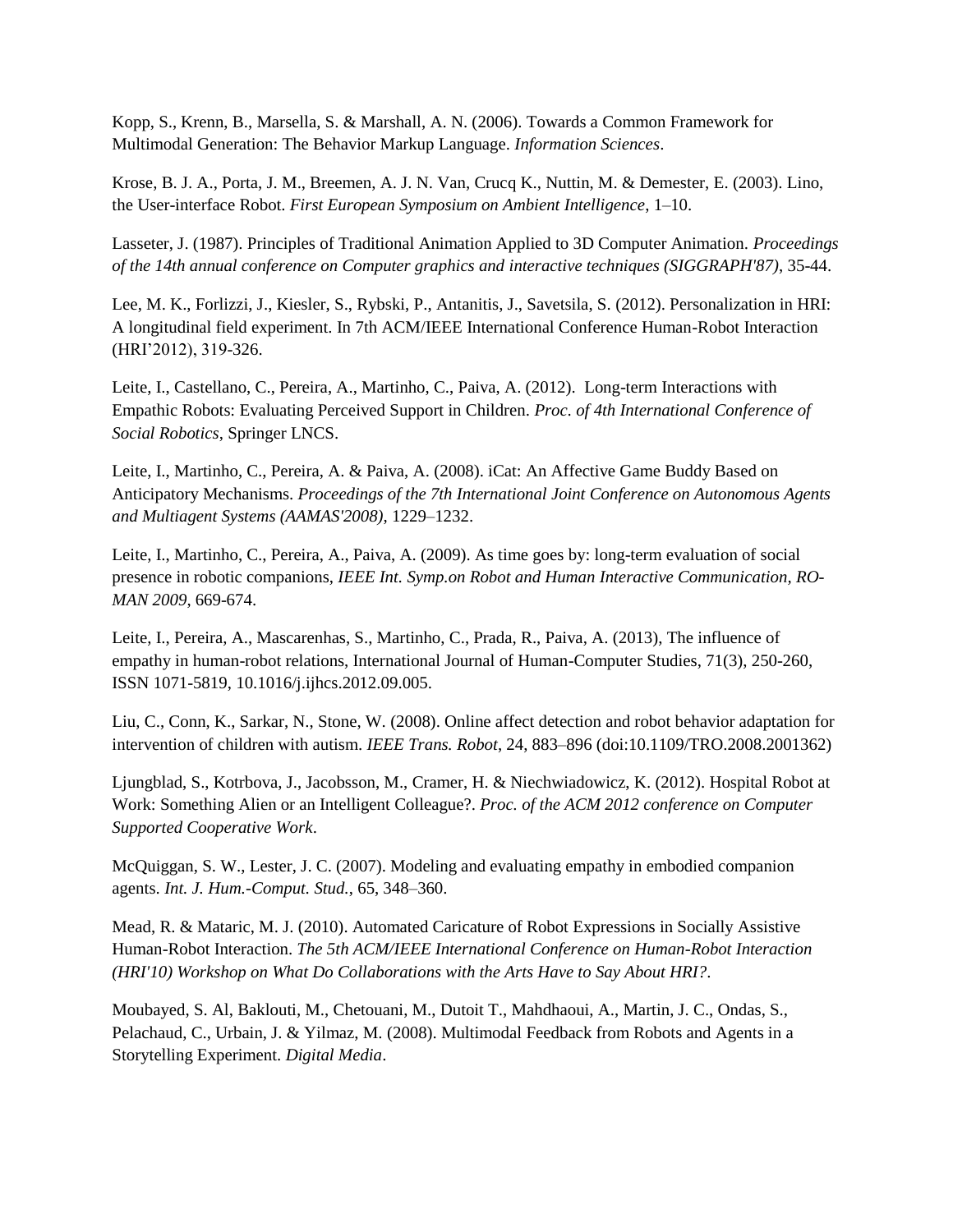Niewiadomski, R., Obaid, M., Bevacqua, E., Looser, J., Le, Q. A. & Pelachaud, C. (2011). Cross-media Agent Platform. *Proceedings of the 16th International Conference on 3D Web Technology*, 11–19.

Paiva, A., Dias, J., Sobral, D., Aylett, R., Sobreperez, P., Woods, S., Zoll, C., Hall, L. (2004). Caring for agents and agents that care: Building empathic relations with synthetic agents. In *Proceedings of the Third International Joint Conference on Autonomous Agents and Multiagent Systems-Volume 1*. IEEE Computer Society, 194–201.

Premack, D., & Woodruff, G. (1978). Does the chimpanzee have a theory of mind?. *Behavioral and brain sciences*, *1*(04), 515-526.

Prendinger, H., Ishizuka, M. (2005). The Empathic Companion: a Character-Based Interface that Addresses Users' Affective States. *Applied Artificial Intelligence*, 19 (3-4), 267–285.

Quigley, M. & Gerkey, B. (2009). ROS: An Open-source Robot Operating System. http://pub1.willowgarage.com/~konolige/cs225B/docs/quigley-icra2009-ros.pdf

Rea, D., Young, J. E. & Irani, P. (2012). The Roomba Mood Ring: An Ambient-display Robot. In *Proceedings of the 7th annual ACM/IEEE international conference on Human-Robot Interaction (HRI'12)*, 217–218.

Reilly, W. S. N. & Simmons, R. (1996). Believable Social and Emotional Agents. *Science*.

Ribeiro, T. & Paiva, A. (2012). The Illusion of Robotic Life Principles and Practices of Animation for Robots. *In proceedings of the 7th annual ACM/IEEE international conference on Human-Robot Interaction (HRI'12)*.

Rich, C. , Ponsler, B., Holroyd, A., Sidner, C. L.. (2010). Recognizing engagement in human-robot interaction. *Proc. of the 5th ACM/IEEE international conference on Human-robot interaction*, 375–382, New York, NY, USA, ACM.

Riek, L. D., Paul, P. C., Robinson, P. (2010). When my robot smiles at me: Enabling human-robot rapport via real-time head gesture mimicry. *Journal on Multimodal User Interfaces*, 3 (1-2), 99–108.

Russell, J. (1994). Is there universal recognition of emotion from facial expression - A review of the cross-cultural studies. *Psychological Bulletin, 115*(1), 102-141.

Shindev, I., Sun, Y., Coovert, M., Pavlova, J. & Lee, T. (2012). Exploration of Intention Expression for Robots. *In proceedings of the 7th annual ACM/IEEE International Conference on Human-Robot Interaction (HRI'12)*, 247–248.

Sidner, C.L., Kidd, C.D., Lee, C., Lesh, N. (2004). Where to look: a study of human-robot engagement. *Proc. of IUI 2004*, 78–84. ACM.

Singh, Ashish & Young, J. E. (2012). Animal-inspired Human-robot Interaction: A Robotic Tail for Communicating State. *In proceedings of the 7th annual ACM/IEEE International Conference on Human-Robot Interaction (HRI'12)*, 237–238.